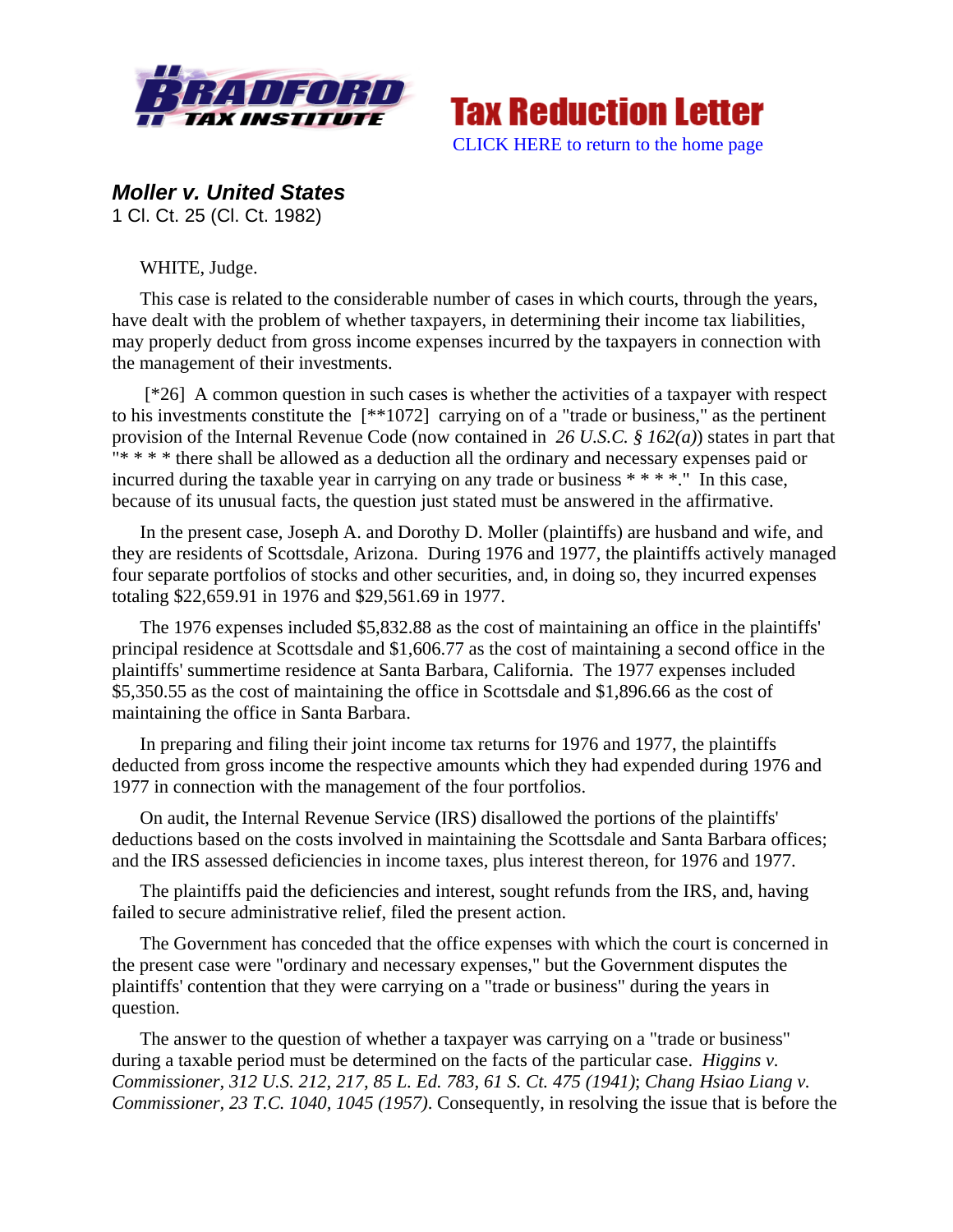court in the present action, it is necessary to set out in considerable detail the facts concerning the plaintiffs' investment activities.

It has been mentioned earlier in the opinion that, during 1976 and 1977, the plaintiffs were actively engaged in the management of four portfolios of stocks and other securities. The same four portfolios were managed by the plaintiffs before 1976, and the plaintiffs have continued to manage them since 1977. One of these portfolios consists of securities held by the plaintiff Joseph A. Moller (Mr. Moller) individually, a second consists of securities held by the plaintiff Dorothy D. Moller (Mrs. Moller) individually, a third consists of securities held by Northern Trust No. 1-29551 (Northern Trust), and the fourth consists of securities held by the First Interstate Bank Trust No. 50-50-0224 (First Interstate Trust).

In 1976, the total value of all four portfolios was approximately \$13,500,000. In 1977, the total value of the four portfolios was approximately \$14,500,000.

The First Northern Trust originated through stock put in trust for Mrs. Moller by her former husband. She is entitled to receive the income from this trust during her lifetime; and, upon her death, the corpus will pass to the other heirs of her former husband.

The First Interstate Trust originated through stock put in trust by Mr. Moller's first wife (now deceased). Mr. Moller receives the income from this trust during his lifetime; and, upon his death, the corpus [\*27] will pass to the children of his first marriage.

 [\*\*1073] The Northern Trust Company is the trustee of the Northern Trust. Mr. Moller is the trustee of the First Interstate Trust. However, Mr. and Mrs. Moller make all the investment decisions in regard to both of the trusts, as well as with respect to the two portfolios held by them individually.

During 1976 and 1977, the plaintiffs devoted their full time to their investment activities; and each regularly spent between 40 and 42 hours per week in conducting such activities. The plaintiffs kept regular office hours and, on a daily basis, monitored the stock market and their four portfolios. This included studying the performance of the securities held in the four portfolios, and also the performance of securities that were regarded as prospects for purchase and inclusion in the portfolios.

With respect to the stocks that were considered as candidates for purchase, the plaintiffs maintained the following records on a current basis:

(1) A watch list, listing all stocks on the New York Stock Exchange that were considered to be candidates for possible purchase. This list was updated at least once or twice per week.

(2) A book of product research notes, containing information concerning the product of the industry in which any company under study was engaged. These notes contained definitions and information concerning product uses, manner of use, and supply and sales market data for the product.

(3) A portfolio information book, containing information on stocks promoted from the watch list but not yet purchased. These were stocks which were more actively and closely followed than those on the watch list. They were highly eligible for purchase and, depending on the circumstances, would probably be purchased.

Before a decision was made by the plaintiffs to purchase a stock, it was generally watched by the plaintiffs for a period of between 2 to 6 months; and often a stock was watched as long as 1 year.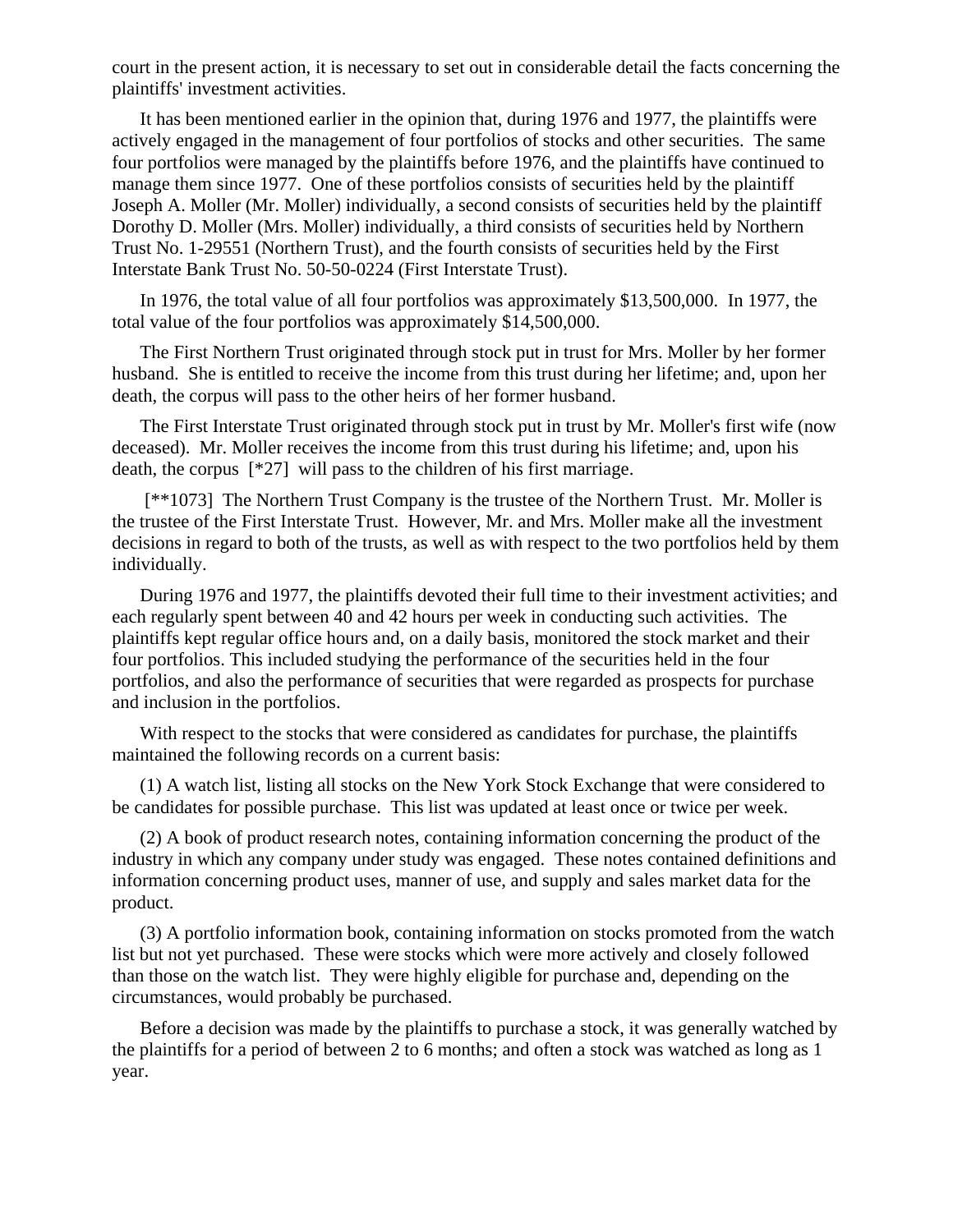The monitoring and study of stocks held in the four portfolios included the assembly and maintenance of information regarding the corporations invested in, their products, and their performance. The following records on such stocks were maintained by the plaintiffs on a current basis:

(1) A stock note data book which contained an alphabetical list of the stocks held and included the earning percentage of each company's product in its market and the company's profit percentage in that market, as well as other information which would affect the value of the stock.

(2) A stock record book for each portfolio, listing all stocks currently held, in which entries were made whenever a stock was purchased.

(3) A current stock purchase book, containing a sheet for each stock, prepared on the date of purchase, recording the number of shares purchased, the date of purchase, and the cost. A master sheet was made up of these purchases, to indicate the stock-of-record dates so that the plaintiffs could determine whether dividends would be paid on the current purchases. The sheet made up for each stock was placed in the stock record book only when the stock certificate was received. On receipt of the stock certificate, the certificate number and the date were recorded on the stock purchase sheet and inserted in the stock record book.

(4) Current capital gains records, which provided a detailed record of gains and losses.

(5) Dividend record books, indicating the number of shares held in each stock, the dividend for each, and the total dividend, as well as the information from Forms 1099 at the end of each year to check those totals against the dividend record books' totals.

The plaintiffs kept the following records on a current basis both for stocks held and for stocks that were being considered for purchase:

(1) Stock purchase worksheets, which were projections for stocks based on study and the daily quotations. These sheets contained projections for possible use in examining  $[^*28]$ options of purchasing one stock as opposed to another, the likely stocks to be [\*\*1074] sold if cash were to be needed, and the relative desirability of various stocks. The stocks to be purchased were drawn from this list.

(2) Market information on all securities held in the portfolios and on some securities that were being watched for possible purchase, including certain securities which might have been held in the past and were regarded as candidates for repurchase. The weekly price for each stock as of the close of the market on Friday night was entered, as well as the type of stock, its rating, symbol, and range of prices, and an indication of the last purchase.

 The plaintiffs made all of their investment decisions "on their own." They did not employ an investment advisor, and they did not seek investment advice from their stockbroker.

In order to assist them in their investment studies and decisions, the plaintiffs subscribed to and regularly studied a number of publications and services. Three of these (including the Wall Street Journal) were received on a daily basis, 10 were received on a weekly basis, three were received on a monthly basis, and five were received on a quarterly basis. In addition, the plaintiffs also received and studied the annual reports of companies in which they were interested. Mr. Moller studied these materials between 8 and 10 hours a week, and Mrs. Moller studied them between 7 and 8 hours per week. The cost of the publications and services to which the plaintiffs subscribed was approximately \$1,800 in 1976 and \$2,400 in 1977.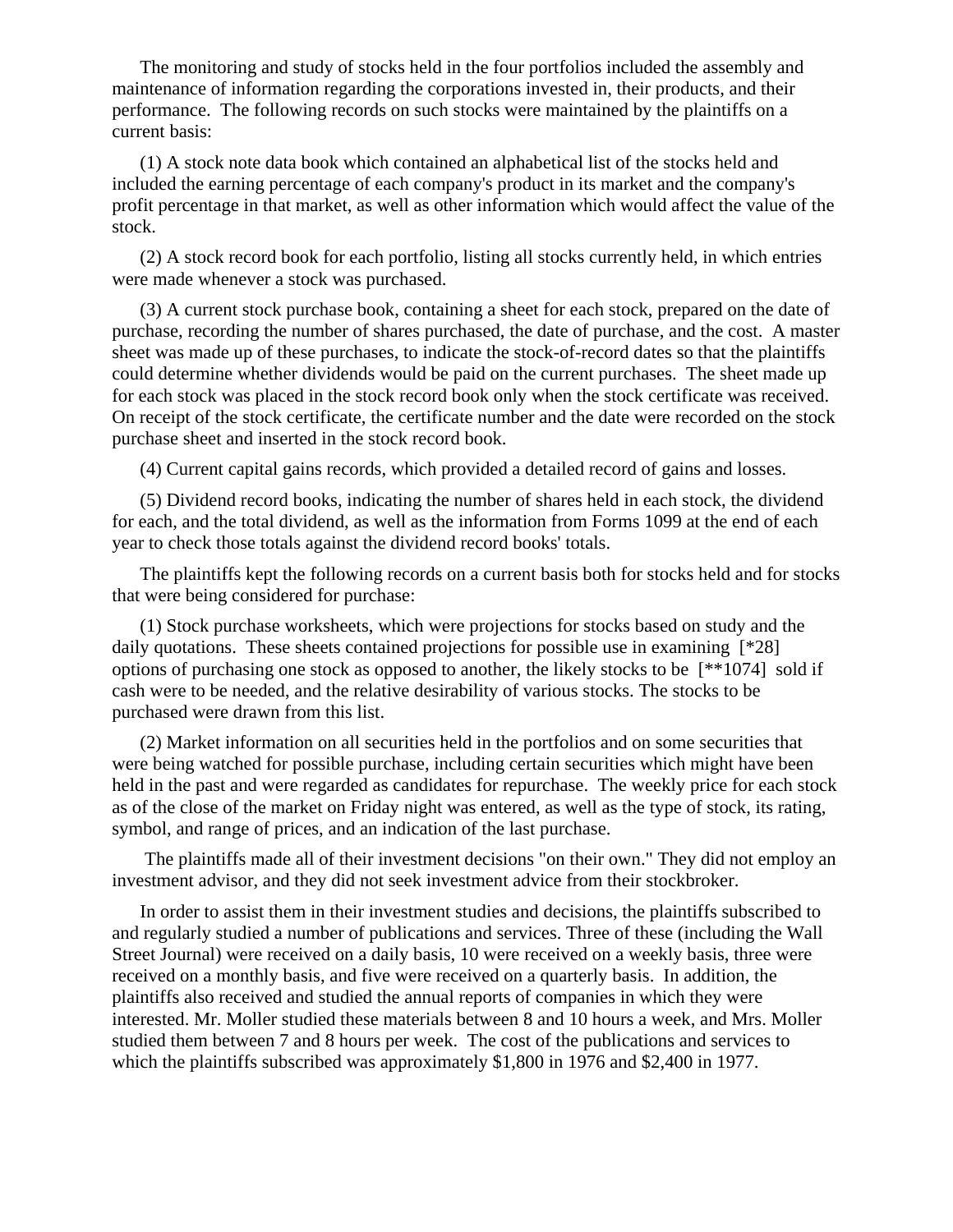The plaintiffs engaged in 83 security purchase transactions in 1976 and in 76 such transactions in 1977. The total dollar amounts of these transactions were \$1,844,669 in 1976 and \$958,073 in 1977.<sup>1</sup>

1 Eight of the security purchase transactions in 1976 and nine in 1977 consisted of deposits to secure shares in interest-bearing common trust accounts at Northern Trust Company; three transactions in 1976 and 23 in 1977 consisted of invasions by Mrs. Moller of the corpus of the Great Northern Trust (she could invade the corpus annually to the extent of 5 percent); and 14 transactions in 1976 and nine in 1977 consisted of stocks acquired through splits and stock dividends.

 The plaintiffs invested in Treasury Bills any funds which were not currently committed to stocks, in order to maintain the liquidity of those funds, while still producing revenue. The 1976 and 1977 transactions in Treasury Bills, including roll-overs of Treasury Bills that matured during those years, involved total dollar volumes of \$2,561,739 in 1976 and \$1,500,042 in 1977. The plaintiffs maintained a sheet on which the Treasury Bills were recorded, together with the amounts and the dates on which they would become due, and also a Treasury Bills transaction summary, indicating purchases, sales, and dates of sale and purchase, as well as the amounts involved.

In 1976, the plaintiffs engaged in 41 transactions involving sales of securities. <sup>2</sup> The total dollar amount of these transactions in 1976 was \$1,679,813. In 1977, the plaintiffs engaged in 30 transactions involving sales of securities. 3 The dollar amount involved in the 1977 sale transactions was \$821,028. The stocks sold in 1976 and 1977 had been held for an average of more than 3-1/2 years and 8 years, respectively.

- 2 This figure includes 22 withdrawals from common trust funds.
- 3 This figure includes seven withdrawals from common trust funds.

During 1976 and 1977, the portfolios included stocks that were neither purchased nor sold during those years, but were retained during the period. A decision to retain a stock was a continuing one, and involved a study (1) of the administration of the corporation, (2) of the corporation's outlook, plans, and spending levels for development, (3) of the acceptance of the corporation's product in the market place, *i.e.,* whether such product was growing or lessening in importance, and (4) of the price-earning ratio of the stock. As the plaintiffs were attempting to minimize risk and maximize long-term growth, the decision to hold [\*29] a stock was equally as important as a decision to buy or sell a stock.

[\*\*1075] The plaintiffs maintained telephone contact with their broker at E.F. Hutton  $&$ Company every other day, on the average. On days of active trading, 10 or 15 calls per day could be placed to the broker, and, on less active days, one or two calls a day could be placed. The plaintiffs' account with E.F. Hutton & Company was the largest account of that firm's local office, being larger than the accounts which any of the local banks had with the firm.

Ever since 1965, the plaintiffs have relied almost wholly on their income from investments for their livelihood. Their only other sources of income have been two small pensions and social security.

The plaintiffs' income from dividends and interest *(i.e.,* from investments) has steadily increased through the years. In 1976, their income from dividends and interest amounted to \$543,265, and their federal income tax amounted to \$297,745. In 1977, the plaintiffs' income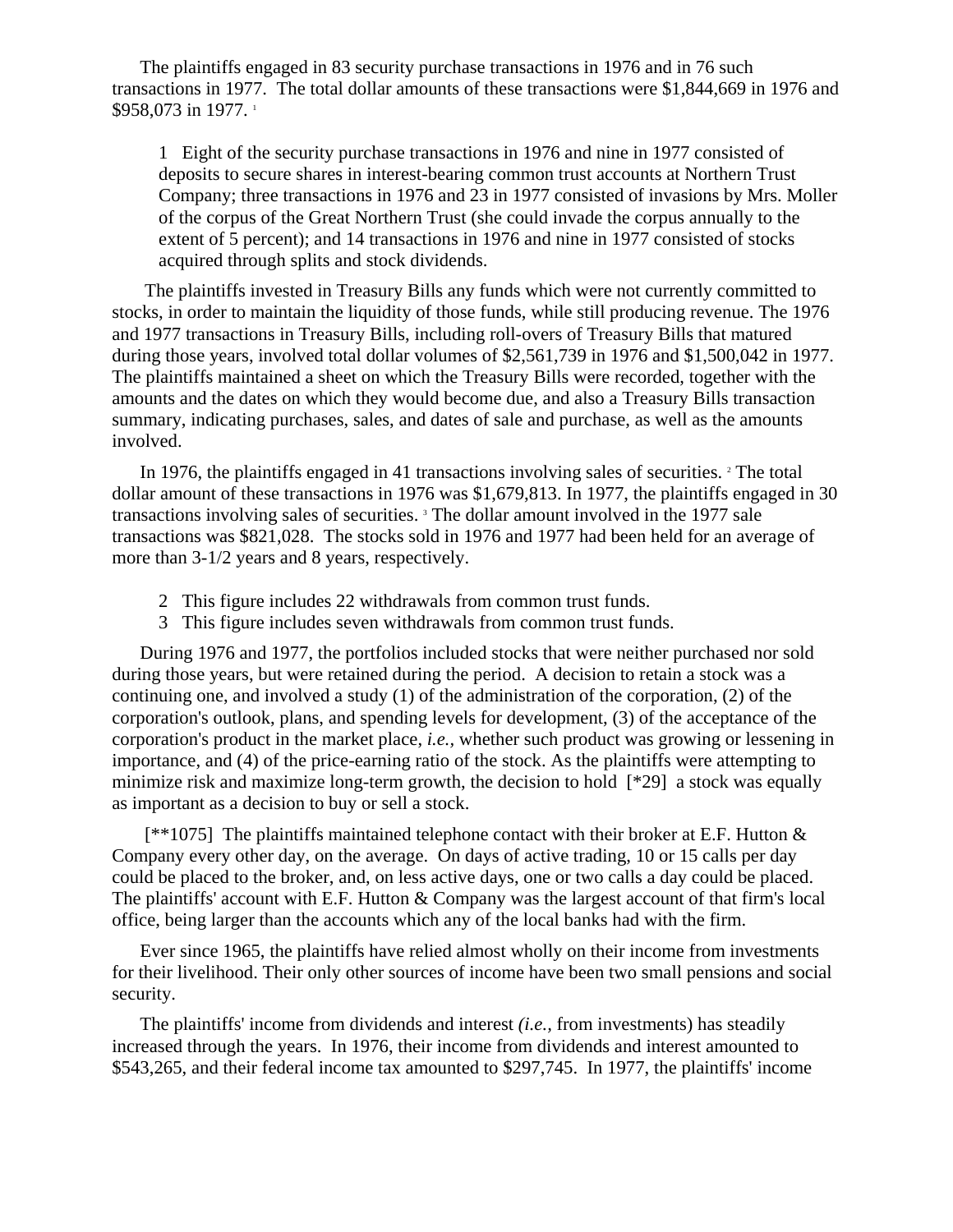from dividends and interest amounted to \$590,762, and their federal income tax amounted to \$316,721.

The plaintiffs maintained five separate bank accounts in connection with their investment activities. One of these bank accounts was for the payment of expenses incurred in the conduct of such activities.

During the 1976-77 period (as well as before and after that period), the plaintiffs conducted their investment activities (except during the summertime) in a well-equipped office which they maintained in Scottsdale. They were assisted in such activities by a secretary/bookkeeper, who worked approximately 22 hours per week and whose work related almost wholly to the plaintiffs' investment activities. The office consisted of two rooms, and contained a desk for Mr. Moller, a desk for Mrs. Moller, a desk for the secretary/bookkeeper, calculating and reproduction machines, filing cabinets, a typewriter, a checkwriter, a postage meter, and a 2-drawer filing cabinet for current files. All of the books, records, documents, publications, and services previously described were stored in this office.

At all times pertinent to this case, the plaintiffs also maintained a similarly equipped office in Santa Barbara, California, except that their permanent files remained in Scottsdale. The plaintiffs spent (and they still spend) their summers in Santa Barbara. They performed the same sort of investment activities in their Santa Barbara office that they performed in their Scottsdale office.

The plaintiffs' Scottsdale and Santa Barbara offices were used exclusively for their investment activities. As stated earlier in the opinion, each of the plaintiffs devoted between 40 and 42 hours per week to such activities. (The plaintiffs' offices will be mentioned again at a later point in the opinion.)

The facts, as previously summarized, indicate that the plaintiffs would not qualify as traders in the securities market. A trading account has been defined as one in which "securities are bought and sold with reasonable frequency in an endeavor to catch the swings in the daily market movements and profit thereby on a short-term basis." *Chang Hsiao Liang v. Commissioner, supra, 23 T.C. at 1043*. The plaintiffs in this case were investors rather than traders, as they were primarily interested in long-term growth and the payment of dividends by the companies in which they invested.

In dealing with the deductibility of expenses incurred by investors in the management of their investments, the decided cases have tended to distinguish "between a passive investor and one whose activities place him in the category of those carrying on business \* \* \* \*..." *Kales v. Commissioner, 101 F.2d 35, 38 (6th Cir. 1939)*.

The facts clearly show that the plaintiffs were anything but "passive" investors. On the contrary, their investment activities were regular, extensive, and continuous, and they involved the active and constant exercise of managerial and decision-making functions.

The plaintiffs in this case have made a substantially better showing in support of [\*30] their contention that they were carrying on a business during the period in question [\*\*1076] than did the taxpayer in the *Kales* case, previously cited. In that case, the taxpayer was a woman of considerable means who had inherited from her father valuable real estate and stocks in 46 corporations. She had an arrangement with a law firm whereby her books were kept by the firm's bookkeeping staff, and she paid \$3,000 a year for this service. The firm set aside an office where the taxpayer could confer with the head bookkeeper, and she visited the office three or four times a week for this purpose. She made all the decisions effecting either the purchase or the sale of her securities. During a 14-year period, the taxpayer purchased bonds in the aggregate amount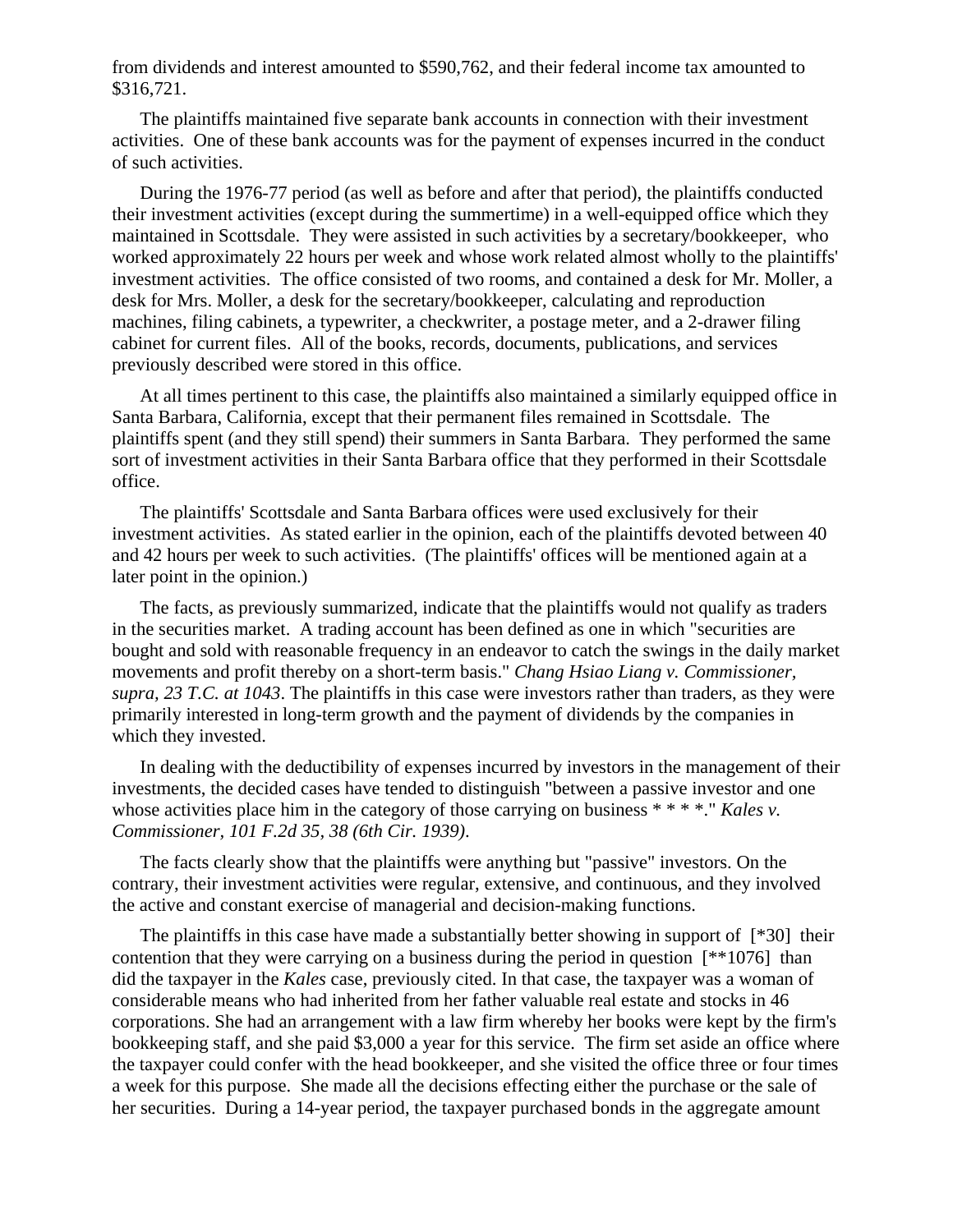of more than \$11,665,000, bonds were sold or matured in the aggregate amount of over \$3,000,000, and stocks were purchased in the aggregate amount of approximately \$500,000.

In successfully suing to recover income taxes which she was required to pay pursuant to deficiency assessments, Mrs. Kales expended a considerable sum for attorney fees and other expenses. The Court of Appeals held that such expenses were deductible for income tax purposes, stating (*101 F.2d at 39*):

 Concluding that there are cases where the activities of taxpayers are such that though they invest but their own capital they are none the less carrying on a business, we think that Mrs. Kales' activities bring her deductions within the permissible scope of the statute. \* \* \* \*

The court also said *(id. at 39)* in this connection that it was "sufficient to say that  $***$  \* \* [the taxpayer's activities] were extensive, varied, continuous and regular \* \* \* \*."

The plaintiffs' offices were well-equipped and personally maintained by the plaintiffs, and not borrowed office space such as that used by Mrs. Kales; the plaintiffs kept regular office hours each working day and devoted from 40 to 42 hours per week to their investment activities, instead of merely visiting the office three or four times a week as Mrs. Kales did; the plaintiffs devoted their full time to their investment activities and each day carefully monitored the stock market and their four portfolios of stocks, which Mrs. Kales apparently did not do; the plaintiffs subscribed to and carefully studied numerous publications and services in order to keep abreast of developments in the stockmarket, which apparently Mrs. Kales did not do; and the plaintiffs kept elaborate, up-to-date records on the performance of the stocks in which they had invested, and also of stocks which they regarded as possible candidates for purchase, which Mrs. Kales apparently did not do. Accordingly, the plaintiffs' investment activities were certainly more "extensive, varied, continuous and regular" than were the investment activities of Mrs. Kales, who was allowed to deduct her investment expenses.

It must be noted that the Supreme Court once said that "investing is not a trade or business." *Whipple v. Commissioner, 373 U.S. 193, 202, 10 L. Ed. 2d 288, 83 S. Ct. 1168 (1963)*. This statement, however, should be considered in context. The *Whipple* case did not involve expenses incurred in the management of a portfolio of securities. The taxpayer in that case organized, owned the controlling interest in, and managed a bottling company (among other companies). He sold equipment on credit to the bottling company; the indebtedness became worthless; and he deducted it as a business bad debt in computing taxable income. In holding that the deduction was improper, the Court stated in part as follows (*373 U.S. at 202*):

 Devoting one's time and energies to the affairs of a corporation is not of itself, and without more, a trade or business of the person so engaged. Though such activities may produce income, profit or gain in the form of dividends or enhancement in the value of an investment, this return is distinctive to the process of investing and is generated by the successful operation of the corporation's business as distinguished from the trade or business of the taxpayer himself. When the only [\*31] return is that of an investor, the taxpayer has not satisfied his burden of  $[^{**}1077]$ demonstrating that he is engaged in a trade or business since investing is not a trade or business and the return to the taxpayer, though substantially the product of his services, legally arises not from his own trade or business but from that of the corporation. Even if the taxpayer demonstrates an independent trade or business of his own, care must be taken to distinguish bad debt losses arising from his own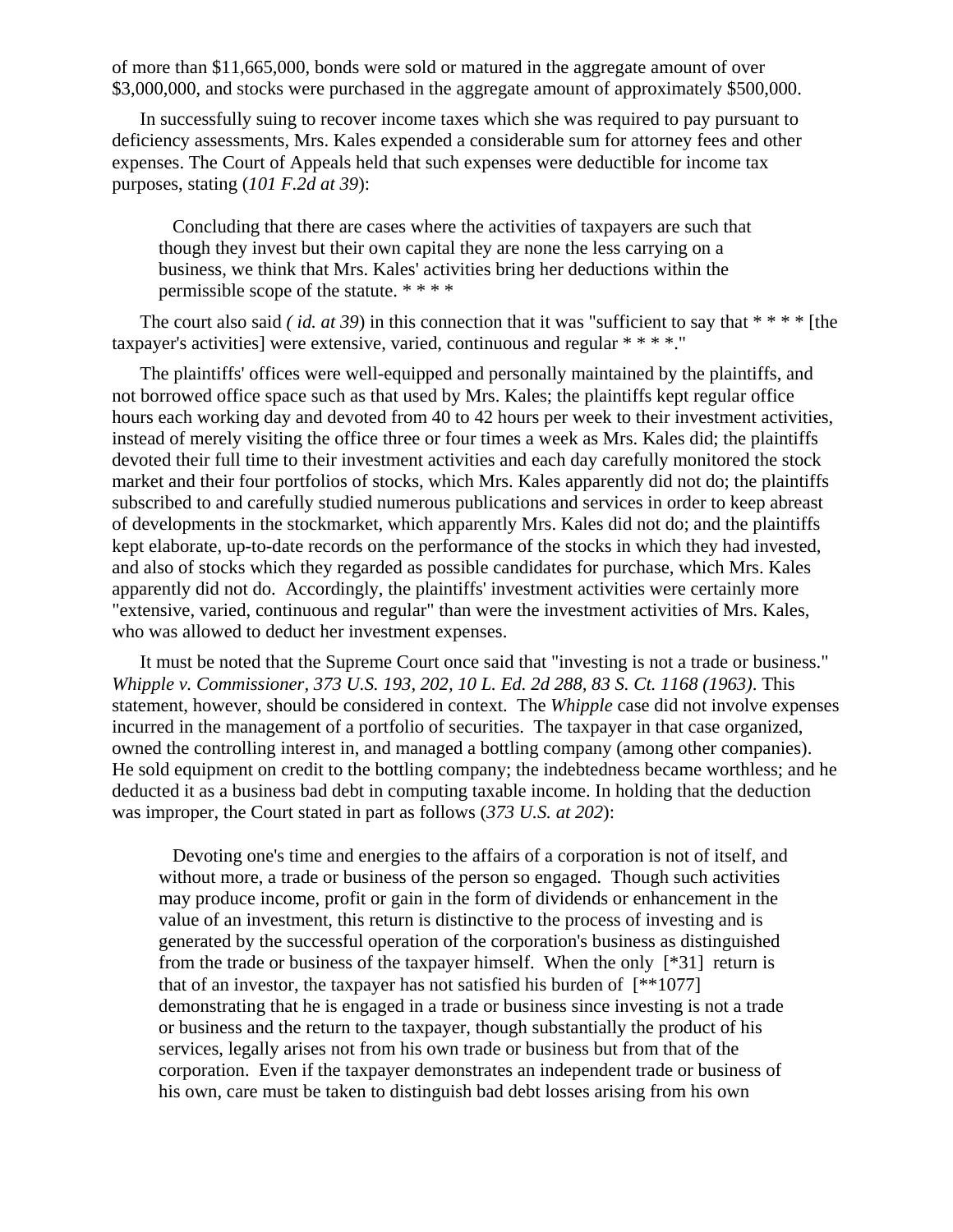business and those actually arising from activities peculiar to an investor concerned with, and participating in, the conduct of the corporate business.

Consideration should also be given to the Supreme Court's decision in *Higgins v. Commissioner, 312 U.S. 212, 85 L. Ed. 783, 61 S. Ct. 475 (1941)*. In that case, the taxpayer lived in Paris, France, but he had extensive investments (real estate and securities) in this country. To assist him in the management of his financial affairs, the taxpayer maintained an office in New York City, staffed by four employees, and an office in Paris, staffed by the taxpayer's secretary. The activities of the New York City office related principally to the taxpayer's real estate holdings, particularly the rental of buildings, but they also related to the taxpayer's securities. There was no controversy before the Court about the deductibility of the office expenses insofar as they were allocable to the management of the plaintiff's real estate. The controversy related to the portion of the office expenses allocable to the management of the taxpayer's securities.

Through correspondence, the taxpayer in the *Higgins* case kept a watchful eye over his securities. However, as his portfolio consisted mostly of permanent investments, there were only limited shiftings in his portfolio. The activities in connection with the securities were performed by the taxpayer's New York City office, which kept records, received the relatively few securities that were purchased pursuant to the taxpayer's instructions, received dividend and interest checks, made deposits, and forwarded weekly and annual reports to the taxpayer.

In holding that the taxpayer's office expenses in the *Higgins* case were not deductible for income tax purposes insofar as the expenses were allocable to the management of the taxpayer's securities, the Court stated in part as follows (*312 U.S. at 218*):

 \* \* \* \* The Commissioner [of Internal Revenue] and the Board [of Tax Appeals] appraised the evidence here as insufficient to establish petitioner's activities as those of carrying on a business. The petitioner merely kept records and collected interest and dividends from his securities, through managerial attention for his investments. No matter how large the estate or how continuous or extended the work required may be, such facts are not sufficient as a matter of law to permit the courts to reverse the decision of the Board. \* \* \* \*

The activities of the taxpayer and his employees in the *Higgins* case, insofar as the management of the taxpayer's securities was concerned (they "merely kept records and collected interest and dividends from his securities"), were not at all comparable to the regular, extensive, and continuous activities of the plaintiffs in this case with respect to the four portfolios of securities which they managed. Consequently, the facts of the *Higgins* case are readily distinguishable from the facts of the present case.

Other cases in which investors received unfavorable court decisions can also be distinguished from the present case. For example, in *Snyder v. Commissioner, 295 U.S. 134, 79 L. Ed. 1351, 55 S. Ct. 737 (1935)*, the taxpayer did not devote a substantial part of his business day to his stock transactions. In *Deputy v. Du Pont, 308 U.S. 488, 84 L. Ed. 416, 60 S. Ct. 363 (1940)*, the taxpayer's expenses were not "ordinary and necessary expenses." In *Wilson v. United States, 179 Ct. Cl. 725, 376 F.2d 280 (1967)*, one taxpayer devoted an average of only 2 or 3 hours a day, and another taxpayer devoted an average of only 3 or 4 hours per week, to the [\*32] management of their securities portfolio. In *Kane v. Commissioner, 100 F.2d 382 (2nd* [\*\*1078] *Cir. 1938)*, the evidence did not show to what extent there was activity in buying or selling securities. In *Miller v. Commissioner, 102 F.2d 476 (9th Cir. 1939)*, there was no evidence relating either to the number or to the extent of the taxpayer's dealings in securities. In *Purvis v. Commissioner, 530 F.2d 1332 (9th Cir. 1976)*, the taxpayer did not maintain a separate bank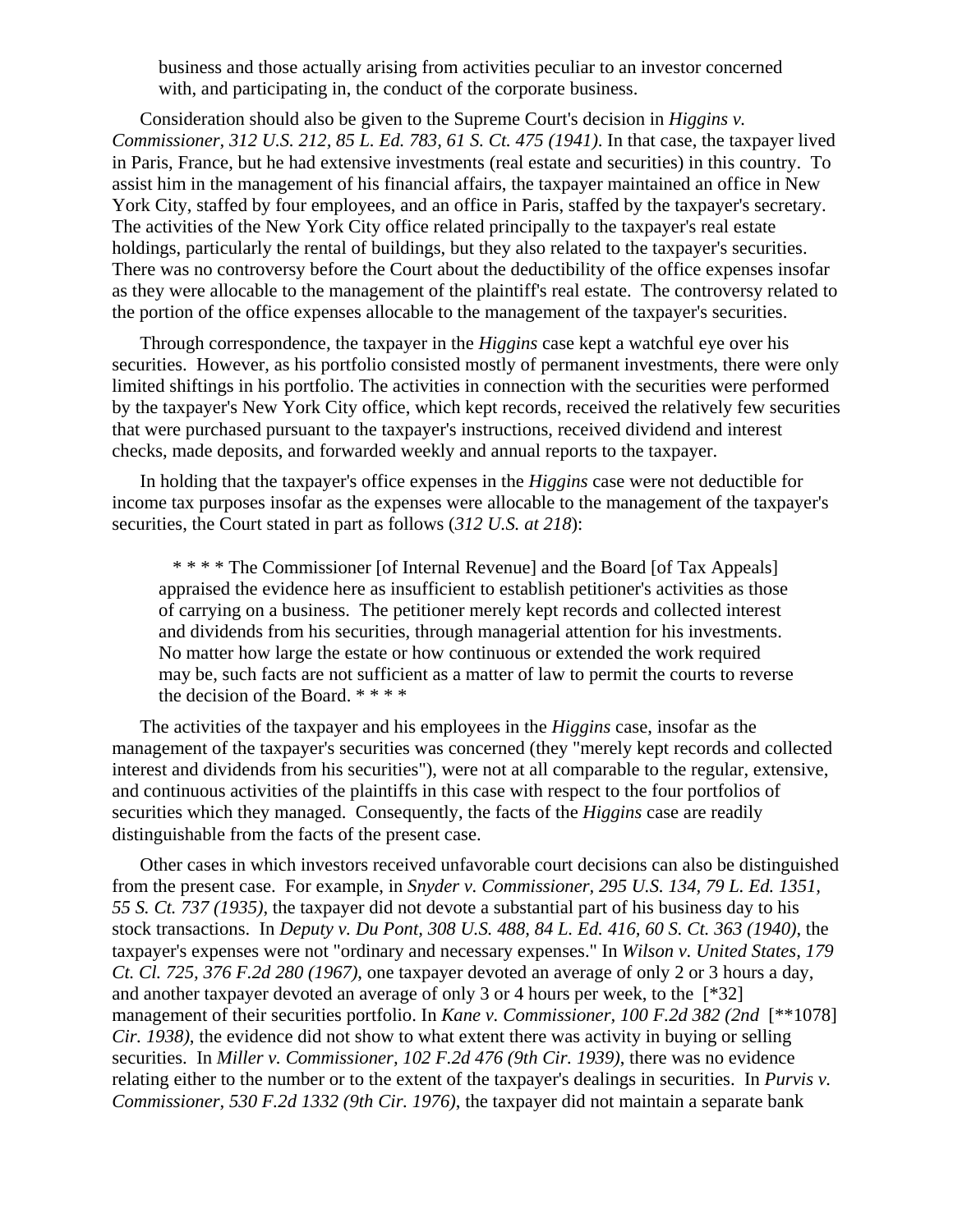account, or office, or personnel in connection with his transactions in securities; his study of the stock market consisted of visiting brokers' offices three or four times a week to observe the market; and his income tax returns consistently indicated that his occupation was that of an attorney.

On the basis of the unusual facts in this case, it is concluded, and found as a fact, that the plaintiffs' office expenses were ordinary and necessary expenses incurred in carrying on a business.

As mentioned earlier in the opinion, the plaintiffs' expenses with which the court is concerned in this case were expenses incurred in connection with the maintenance of offices in the plaintiffs' residences at Scottsdale and Santa Barbara. Accordingly, it is necessary to refer to *26 U.S.C. § 280A*, which provides in part as follows:

 (a) General rule. -- Except as otherwise provided in this section, in the case of a taxpayer who is an individual  $***$ , no deduction otherwise allowable under this chapter shall be allowed with respect to the use of a dwelling unit which is used by the taxpayer during the taxable year as a residence.

(c) Exceptions for certain business or rental use  $***$   $*$ .

(1) Certain business use. -- Subsection (a) shall not apply to any item to the extent such item is allocable to a portion of the dwelling unit which is exclusively used on a regular basis --

(A) The principal place of business for any trade or business of the taxpayer.

It has already been determined that the plaintiffs were carrying on a business during the taxable period involved in this case. The facts show that the offices in their Scottsdale and Santa Barbara homes were the plaintiffs' principal place of business, as virtually all of their investment activities were conducted in the respective offices, depending on the seasons of the year.

 Also, the facts show that the two offices were used exclusively for business purposes. The plaintiffs did not entertain there, and guests did not go there. Other parts of the respective residences were used for such purposes.

In addition, the facts show that the offices were used regularly for business purposes. The plaintiffs kept regular office hours there each working day, and each devoted from 40 to 42 hours per week to their investment activities.

Accordingly, the plaintiffs' use of offices in their Scottsdale and Santa Barbara residences came within the exception previously quoted from *26 U.S.C. § 280A(c)(1)(A)*, and the expenses incurred in maintaining the offices are deductible for income tax purposes.

It necessarily follows that the plaintiffs are entitled to recover. The determination of the amount of the recovery will be determined in subsequent proceedings under Rule 42(c).

## CONCLUSION OF LAW

On the facts, as found by the court, the court concludes as a matter of law and decides that the plaintiffs are entitled to recover, together with interest computed in accordance with *section 6611 of the Internal Revenue Code of 1954*. The determination of the amount of the plaintiffs' recovery is reserved for further proceedings under Rule 42(c), after which a final judgment will be entered.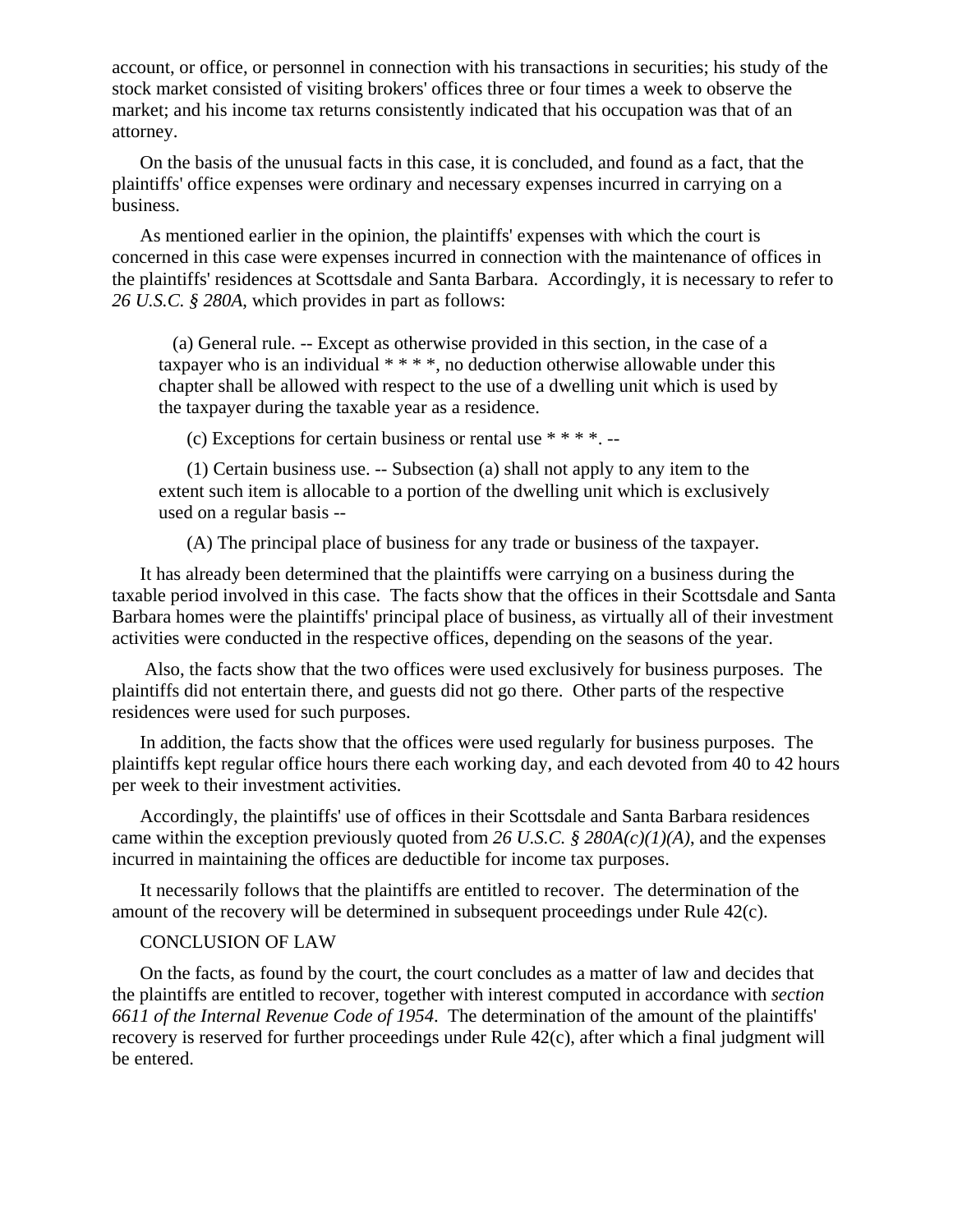[\*none] [EDITOR'S NOTE: The following court-provided text does not appear at this cite in *1 Cl. Ct. 25.]*

1. (a) The plaintiffs, Joseph A. and Dorothy D. Moller, are husband and wife, they are citizens of the United States, and they reside in Scottsdale, Arizona.

(b) The plaintiffs were married in 1965.

2. This is an action for the recovery of income taxes, and interest thereon, assessed against and collected from the plaintiffs, plus interest according to law on the amounts thus assessed and collected.

3. (a) On or before April 15, 1977, the plaintiffs filed with the Western Region Service Center, Ogden, Utah, a joint United States income tax return for the calendar year 1976. The return reflected a taxable income of \$466,902.87 and a tax liability of \$297,501.31.

(b) The tax liability, as calculated by the plaintiffs, was timely paid by them through estimated tax payments and a remittance that was submitted with the return.

4. (a) On or about March 10, 1980, the defendant assessed against the plaintiffs a deficiency in income taxes of \$5,029, plus an assessment for interest in the amount of \$911.04, with respect to the plaintiffs' 1976 income tax return. The deficiency was based on the disallowance of office expenses claimed by the plaintiffs as a deduction.

(b) On or about March 17, 1980, the plaintiffs paid to the defendant the sum of \$5,940.04, which was the full amount of the deficiency, plus interest, assessed against the plaintiffs for 1976.

5. (a) On or about June 24, 1980, the plaintiffs filed an amended joint income tax return for 1976 with the Western Region Service Center, Ogden, Utah, seeking a refund of the tax and interest assessed, as indicated in finding 4, plus interest on the total amount paid from the date of payment.

(b) A period of more than 6 months has elapsed since the filing of the plaintiffs' amended joint income tax return for 1976, and the refund sought in such return has neither been allowed nor disallowed by the defendant, and no part of the amount claimed has been repaid by the defendant to the plaintiffs.

6. (a) On or before April 15, 1978, the plaintiffs filed with the Western Region Service Center, Ogden, Utah, a joint income tax return for the calendar year 1977. The return reflected a taxable income in the amount of \$499,623.03 and a tax liability of \$316,288.95.

(b) The tax liability, as calculated by the plaintiffs, was timely paid through estimated tax payments and a remittance that was submitted with the return.

7. (a) On or about March 15, 1980, the defendant assessed against the plaintiffs a deficiency in income taxes of \$5,073, plus an assessment for interest in the amount of \$574.36, with respect to the plaintiffs' 1977 joint United States income tax return. The deficiency was based on the disallowance of office expenses claimed by the plaintiffs as a deduction.

(b) On or about April 21, 1980, the plaintiffs paid to the defendant the sum of \$5,647.36, which was the full amount of the deficiency, plus interest, assessed against the plaintiffs for 1977.

8. (a) On or about June 24, 1980, the plaintiffs filed an amended joint income tax return with the Western Region Service Center, Ogden, Utah, seeking a refund of the taxes and interest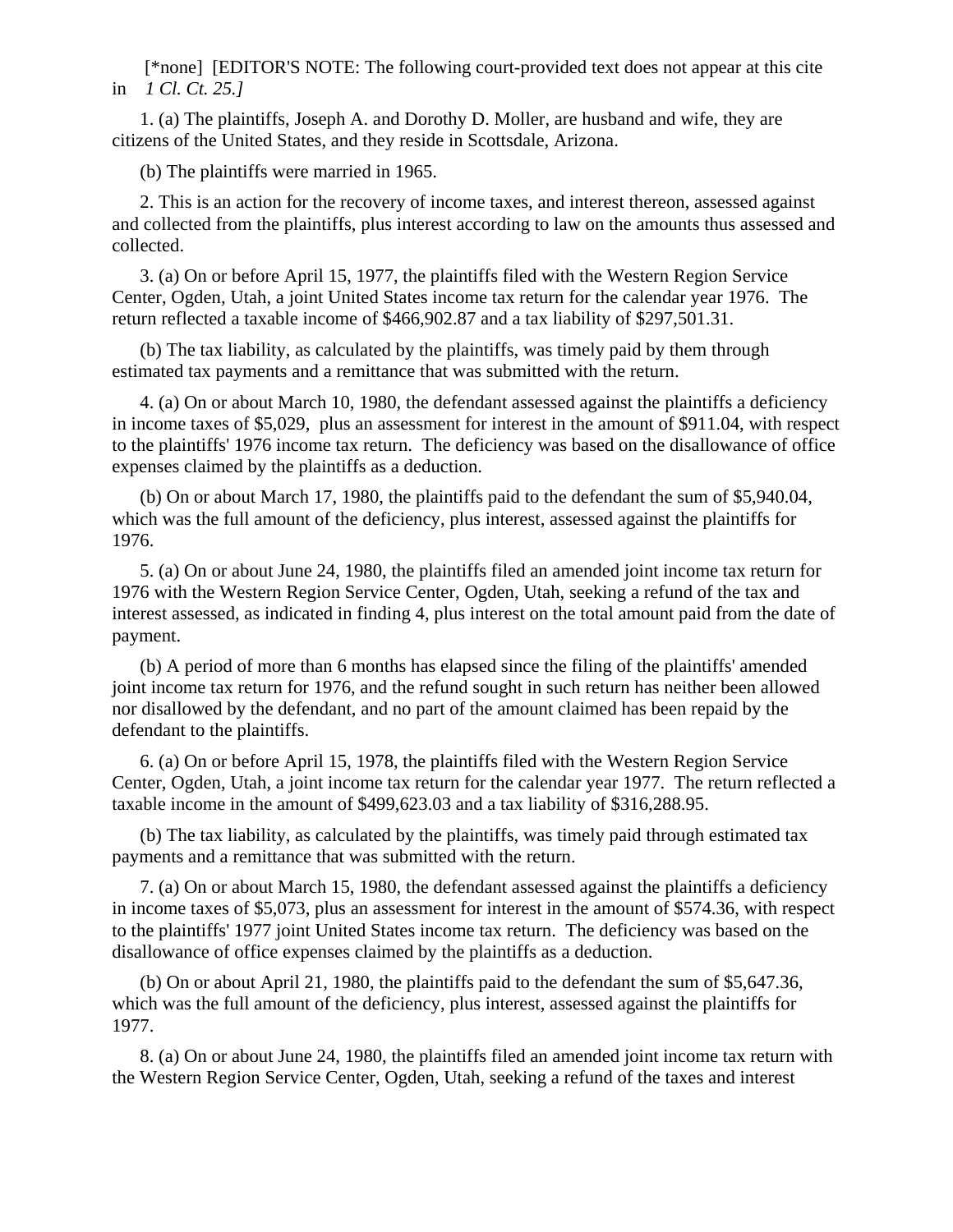assessed against the plaintiffs for 1977, as indicated in finding 7, plus interest on the total amount paid from the date of payment.

(b) A period of more than 6 months has elapsed since the filing of the plaintiffs' amended income tax return for 1977, and the refund sought in the return has neither been allowed nor disallowed by the defendant, and no part of the amount claimed has been repaid by the defendant to the plaintiffs.

9. The claims for refund submitted by the plaintiffs, as indicated in findings 5 and 8, were based upon the same grounds as are asserted in the present action.

10. During 1976 and 1977, as well as before and after the 1976-77 period, the plaintiffs administered four separate portfolios of stocks and other securities.

11. Those portfolios consisted of stocks and securities held: (a) by Joseph Moller individually; (b) by Dorothy Moller individually; (c) by the Northern Trust No. 1-29551 ("Northern Trust"); and (d) by the First Interstate Bank Trust No. 50-50-0224 ("First Interestate Trust").

12. (a) Joseph Moller is the trustee of the First Interstate Trust.

(b) The Northern Trust Company is the trustee of the Northern Trust, and Dorothy Moller is the investment director of that trust.

(c) The plaintiffs make all investment decisions in regard to both trusts.

13. In 1976, the Northern Trust portfolio contained 26 stocks, the First Interstate Trust 14, Joseph Moller's individual portfolio 33, and Dorothy Moller's individual portfolio 116.

14. In 1977, the Northern Trust portfolio contained 20 stocks, the First Interstate Trust 15, Joseph Moller's individual portfolio 30, and Dorothy Moller's individual portfolio 131.

15. (a) In 1976, the total value of all four portfolios was approximately \$13.5 million.

(b) In 1977, the total value of all four portfolios was approximately \$14.5 million.

16. (a) The Northern Trust originated through stock put in trust for Dorothy Moller by her former husband. Dorothy Moller is entitled to receive the income from the Northern Trust during her lifetime. Upon her death, the corpus will pass to the other heirs of her former husband.

(b) During the years in question, and before and after those years, Dorothy Moller had the power annually to invade 5 percent of the corpus of the Northern Trust pursuant to the trust instrument, and had full power to direct the trust's investments.

(c) The plaintiffs placed the orders for Northern Trust transactions, and those orders would then be executed by the plaintiffs' broker.

17. The First Interstate Trust originated through stock put in trust by Joseph Moller's first wife, now deceased. Joseph Moller receives the income from that trust during his lifetime, after which the corpus will pass to the children of his former marriage.

18. Since 1965, the plaintiffs have relied almost wholly on their investment income for their livelihood. Their only other sources of income have been two small pensions and social security.

19. From 1971 to 1975, the plaintiffs' taxable income was as follows:

| 1971 | \$334,<br>976                |
|------|------------------------------|
| 1972 | 372,902<br>$J/I \rightarrow$ |
| 1973 | 414,494                      |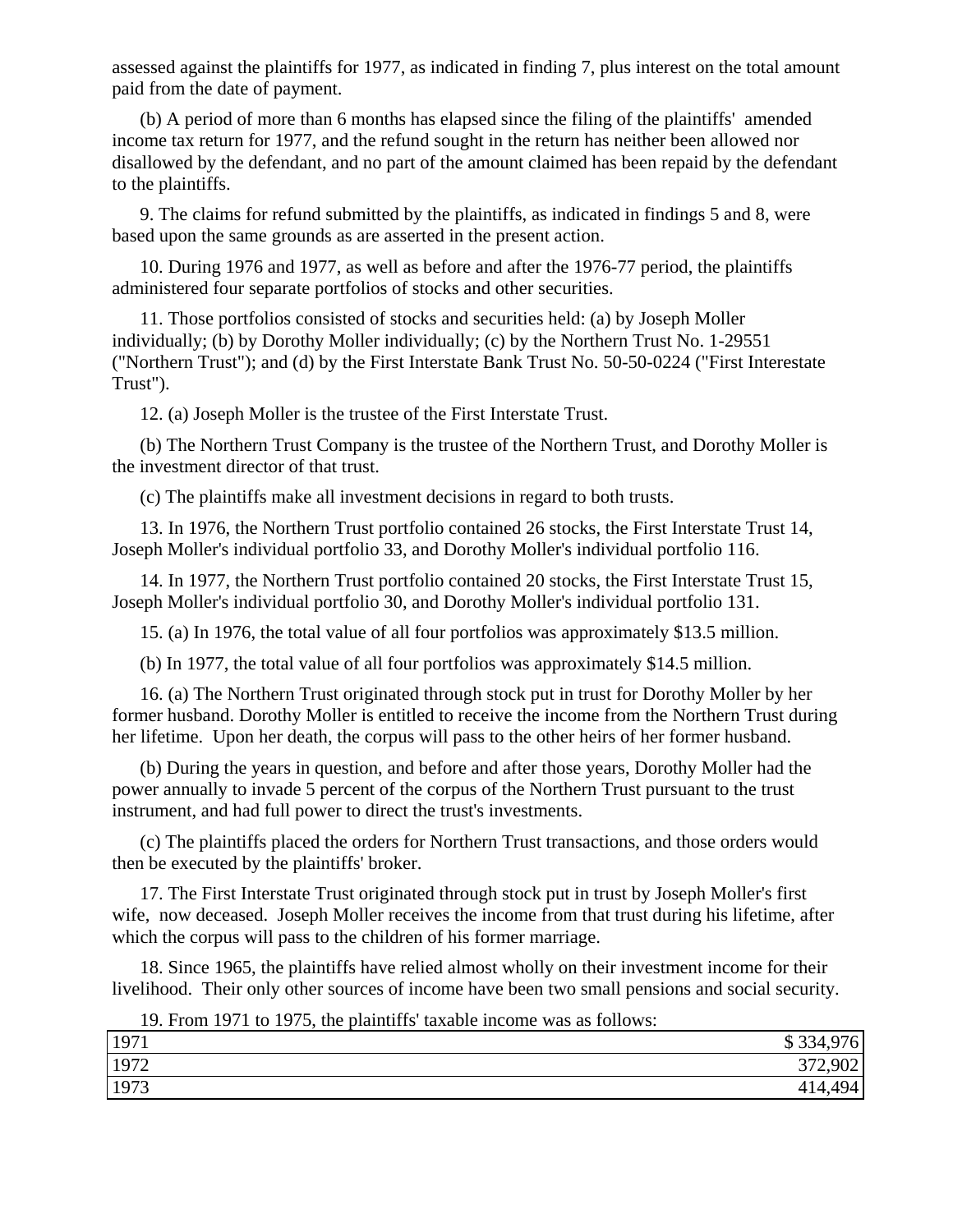| 107<br>74<br><b>I</b> | $\overline{A}$<br>$ -$ |
|-----------------------|------------------------|
| 1975<br><b>L</b>      |                        |

| 20. During the 1971-75 period, the plaintiffs' federal income taxes were as follows: |              |
|--------------------------------------------------------------------------------------|--------------|
| 1971                                                                                 | \$150,665.00 |
| 1972                                                                                 | 188,036.00   |
| 1973                                                                                 | 211,726.00   |
| 1974                                                                                 | 256,986.00   |
| 1975                                                                                 | 269, 165.37  |

20. During the 1971-75 period, the plaintiffs' federal income taxes were as follows:

21. In 1976 and 1977 the plaintiffs' total taxable income was \$551,044.66 and \$594,680.11, respectively, 98 percent of which came from their investments. Their federal income taxes for those 2 years were \$297,744.80 and \$316,721.12, respectively.

22. In 1978, the plaintiffs' taxable income was \$673,474, and their federal income taxes were \$360,726.10.

23. In 1980, the plaintiffs' taxable income was approximately \$895,000; and for 1981, Joseph Moller estimates that it will be approximately \$1,042,000.

24. During the 1971-1978 period, the plaintiffs' gross income, income from interest and dividends, and income from the sale of securities were as follows:

|      |              | Interest & |             |
|------|--------------|------------|-------------|
|      | Gross Income | Dividends  | Securities  |
| 1971 | \$345,965    | \$342,435  |             |
| 1972 | 386,595      | 380,637    | \$4,356     |
| 1973 | 429,375      | 426,400    | (2,611)     |
| 1974 | 491,536      | 487,417    |             |
| 1975 | 510,816      | 506,095    | 283         |
| 1976 | 551,244      | 543,265    | 612         |
| 1977 | 594,880      | 590,762    | (223)       |
| 1978 | 673,675      | 664,400    | (11,302.67) |

25. (a) During the years 1971-1978, the plaintiffs were involved in the following number of transactions involving purchases of securities:

|      | Plaintiffs' | Northern | $\frac{1}{1}$ Trust | Splits/         | <sup>2</sup> Common | <b>Total Dollar</b> |
|------|-------------|----------|---------------------|-----------------|---------------------|---------------------|
|      | Own Stock   | Trust    | Invasion            | Dividends       | Trust               | Amount              |
| 1971 | 63          | 19       |                     |                 |                     | \$1,102,057.27      |
| 1972 | 52          | 20       | 13                  |                 |                     | 1,372,086.40        |
| 1973 | 69          | 12       |                     | 13              |                     | 1,735,491.08        |
| 1974 | 24          | 6        |                     |                 | 12                  | 1,010,946.52        |
| 1975 | 22          |          |                     |                 | 13                  | 1,243,733.90        |
| 1976 | 32          | 26       |                     | 14              |                     | 1,844,669.29        |
| 1977 | 32          |          | 23                  |                 |                     | 959,073.37          |
| 1978 | 73          |          |                     | 12 <sup>2</sup> |                     | 1,870,859.28        |

1 All of these transactions involved stocks which plaintiffs had previously counted as purchases when made by the Northern Trust.

2 These transactions consisted of deposits to interest-bearing accounts at Northern Trust Company. These accounts paid a fixed rate of interest and there were no restrictions as to withdrawal.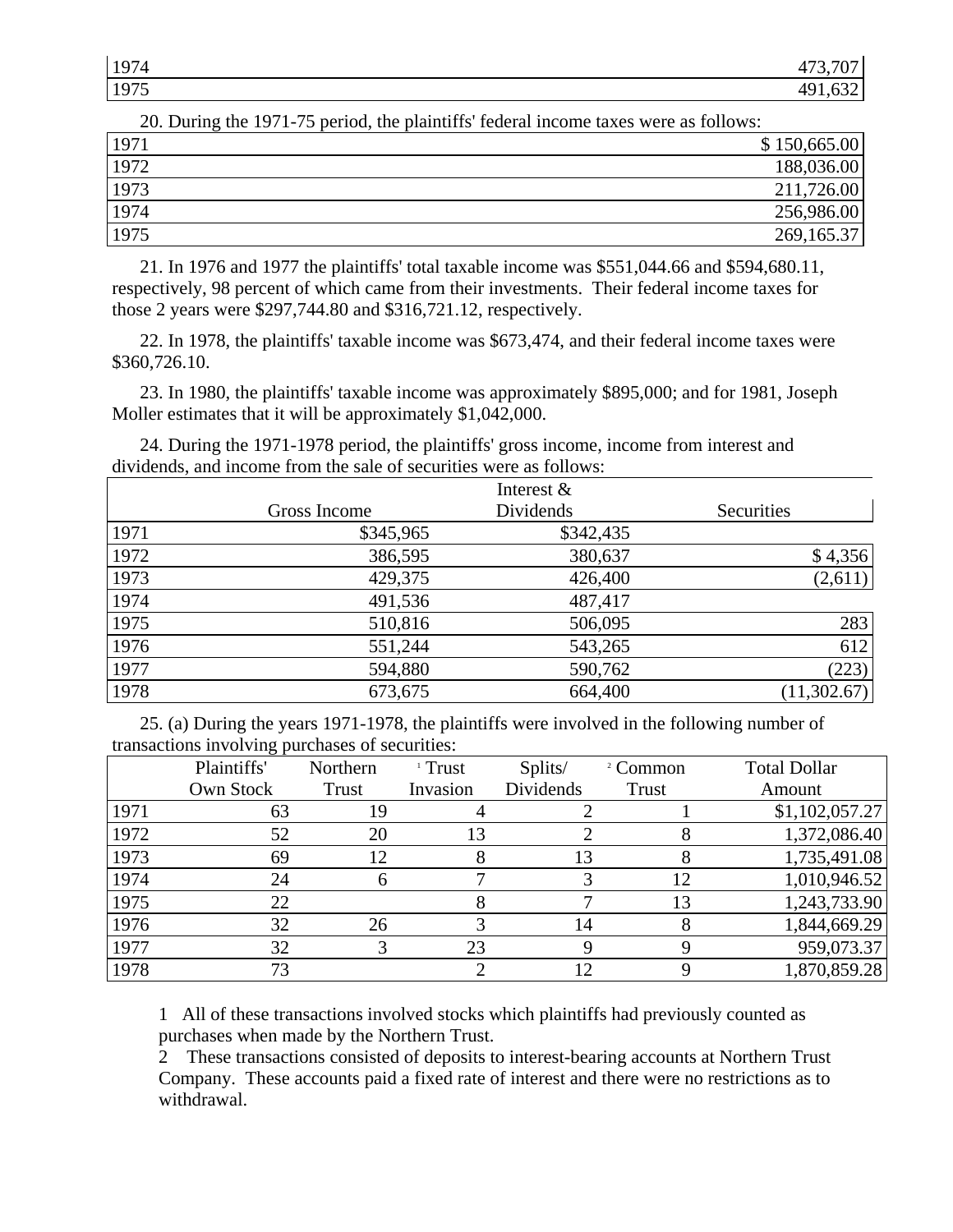(b) Of the 83 purchase transactions consummated in 1976, some were attributable to invasions of the corpus of the Northern Trust. These invasions of the Northern Trust corpus were treated as purchases by the plaintiffs, as the corpus was taken in the form of stock in lieu of cash, thus avoiding two brokerages which would be entailed by liquidating the stock in the trust, receiving the cash as the invasion, and in turn using that cash to purchase additional stock.

26. (a) The plaintiffs invested in Treasury Bills any funds which were not currently committed to stocks, in order to maintain the liquidity of those funds, while still producing revenue.

(b) In 1976 and 1977, the plaintiffs had 27 and 19 transactions, respectively, in Treasury Bills. However, some of these transactions consisted of the roll-over of Treasury Bills that matured during those years. The 1976 and 1977 transactions in Treasury Bills, including rollovers, involved a total dollar volume of \$2,561,738.77 in 1976 and a total dollar volume of \$1,500,041.74 in 1977.

27. The plaintiffs did not purchase securities for speculative purposes. Instead, the plaintiffs were primarily interested in long-term growth potential and the payment of dividends.

28. (a) During the years 1971-1978, the plaintiffs were involved in the following number of transactions involving sales of securities: Number of days

|      |             |                     |          | Number of days       |
|------|-------------|---------------------|----------|----------------------|
|      |             |                     |          | in which plaintiff's |
|      | Plaintiffs' | <b>Common Trust</b> | Northern | Own                  |
|      | own Stock   | <sup>3</sup> Fund   | Trust    | stock was sold       |
| 1971 |             |                     | 10       |                      |
| 1972 |             | 6                   | ◠        |                      |
| 1973 | 21          | 10                  |          | 13 <sub>1</sub>      |
| 1974 |             | 8                   |          |                      |
| 1975 | 17          | 13                  |          |                      |
| 1976 | 10          | 22                  | Q        |                      |
| 1977 | 23          | −                   |          | 10                   |
| 1978 | 34          |                     |          |                      |

3 These transactions involved withdrawals from the accounts at Northern Trust Company in which deposits had previously been made. See fn. 2.

(b) The stock sold by plaintiffs during the years 1971-1978 had been held by them for the following periods of time:

|      | *6*Years |       |         |         |         |        |
|------|----------|-------|---------|---------|---------|--------|
|      | $0 - 1$  | $1-2$ | $2 - 3$ | $3 - 4$ | $4 - 5$ | over 5 |
| 1971 |          |       |         |         |         |        |
| 1972 |          |       |         |         |         |        |
| 1973 |          |       |         |         |         | 10     |
| 1974 |          |       |         |         |         |        |
| 1975 |          |       |         |         |         |        |
| 1976 |          |       |         |         |         |        |
| 1977 |          |       |         |         |         | 15     |
| 1978 |          |       |         |         |         | 17     |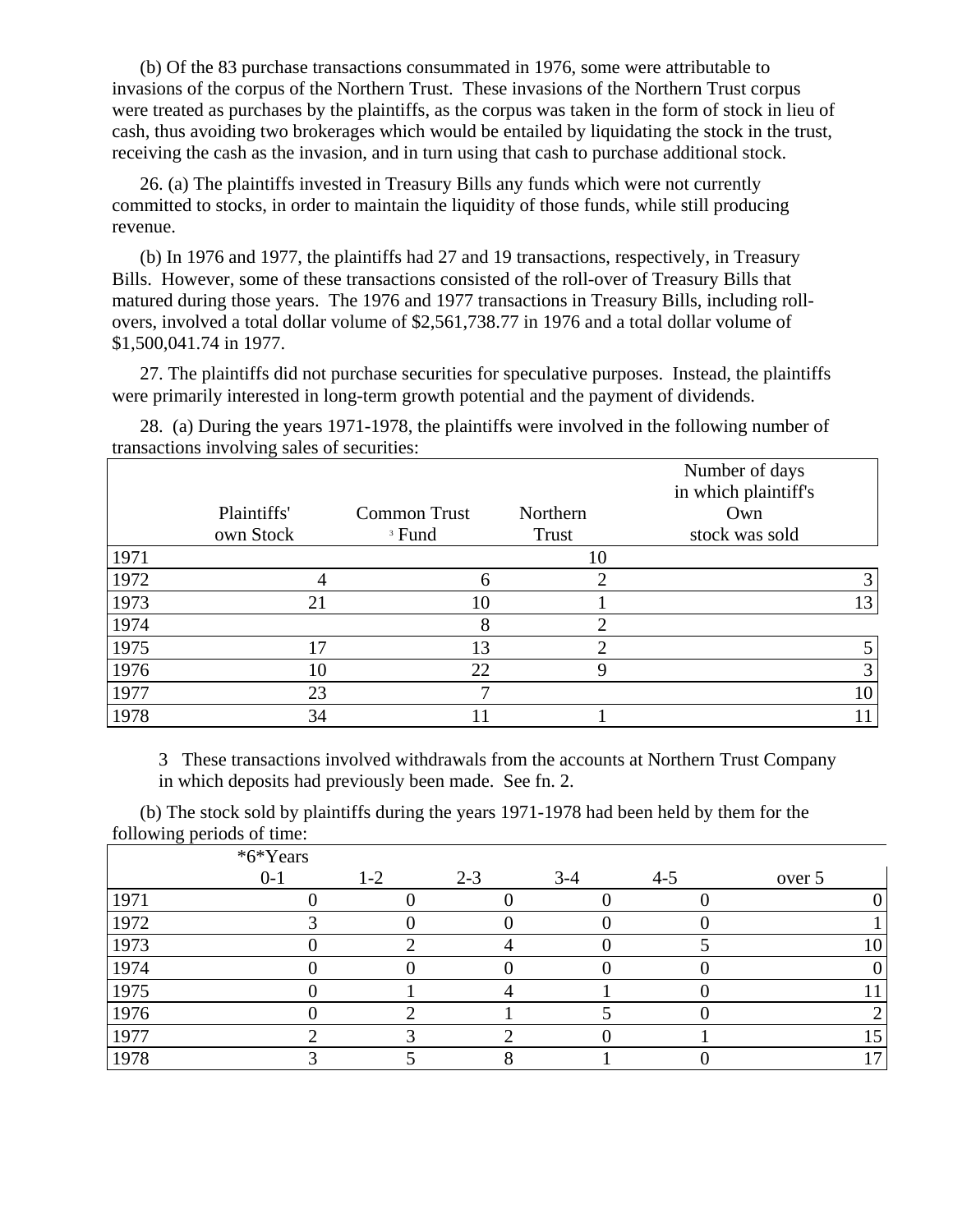(c) The stock owned by plaintiffs which they sold during 1976 and 1977 had been held for an average of over 3-1/2 and 8 years, respectively.

(d) The total dollar amounts involved in the 1976 and 1977 sale transactions were, respectively, \$1,679,813.35 and \$821,028.50.

29. The plaintiffs maintained five bank accounts in connection with their investments, one each for their dividends, one each for their purchases and sales of Treasury Bills, and one for office expenses.

30. (a) The plaintiffs subscribed to and studied the following publications and services in connection with their investments:

DAILY Wall Street Journal Standard & Poors Listed Stock Reports (2-3 times/week) **WEEKLY** Barron's Wall Street Transcript Indicator Digest Reporting on Governments Kiplinger Newsletter Kiplinger Taxletter U.S. News Washington Letter Silver & Gold Report Daily News Digest Commerce Clearing House Federal Tax Reports **MONTHLY** Stock Guide Tax Angles Standard & Poors Earnings Forecaster (bimonthly) **QUARTERLY** Facts on the Funds Three-Trend Cycligraphs Taxing and Spending Stock Quarterly Financial Reports Information Accompanying Quarterly Reports ANNUALLY Annual Stock Reports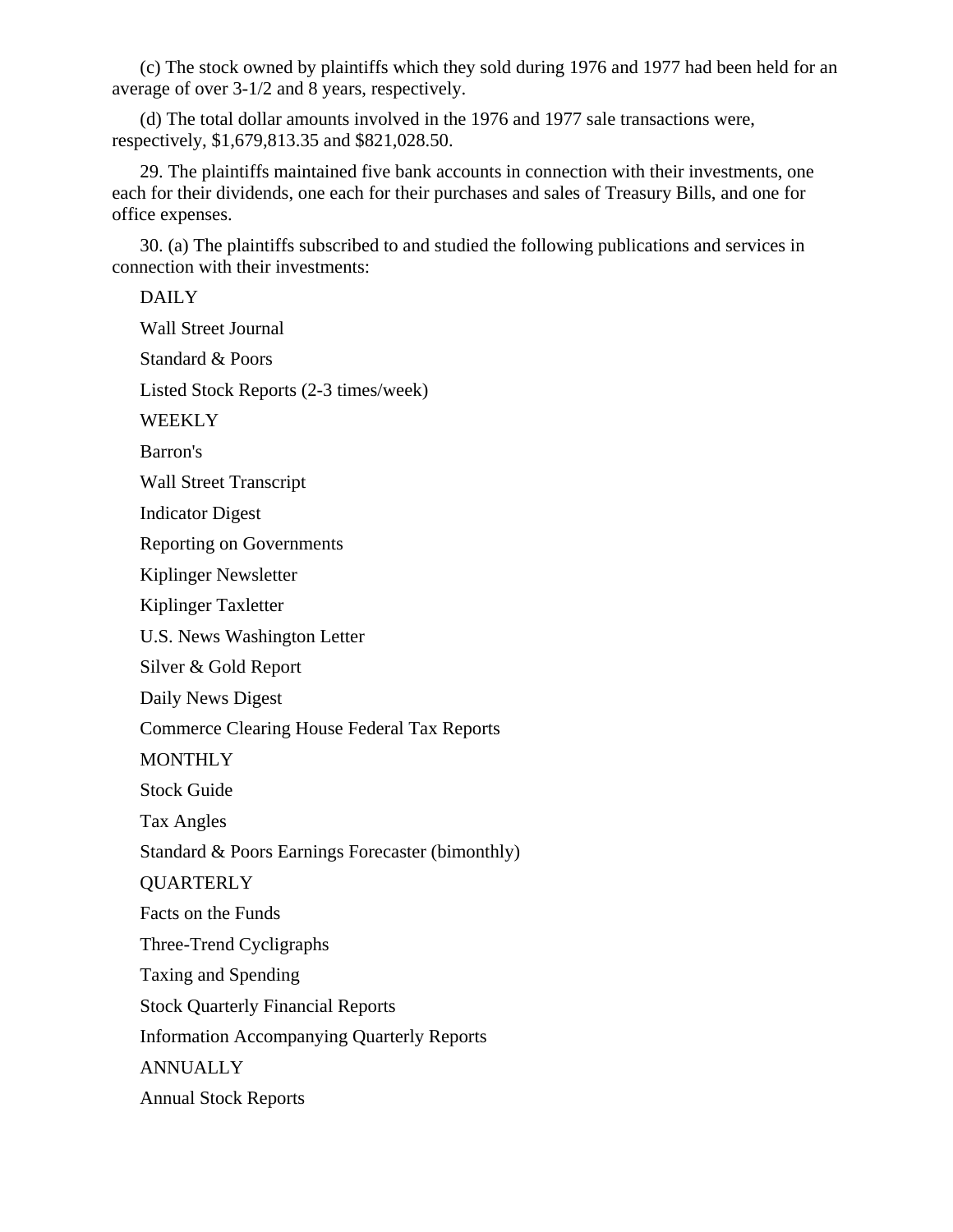(b) Joseph Moller studied these publications between 8 and 10 hours per week, and Dorothy Moller studied them between 7 and 8 hours per week.

(c) The cost of the publications and services to which the plaintiffs subscribed was approximately \$1,800 in 1976 and \$2,400 in 1977.

31. The plaintiffs monitored the stock market and their portfolios daily, and made all of their investment decisions "on their own." They did not employ an investment advisor, nor did they seek investment advice from their stockbroker.

32. The plaintiffs' purchases of stocks were typically in a block of 1,000 shares of a particular stock, with the result that the plaintiffs paid a discounted commission on such purchases, which was much less than the commission would have been on smaller purchases. The total volume of the plaintiffs' purchases also made possible a negotiated discount of 50 percent on brokerage fees from those given smaller purchasers.

33. A purchase order for 1,000 shares usually was not filled in on purchase at the desired price, with the result that an additional determination was required as to whether to purchase at a different price the remaining shares necessary to complete the block. This purchase decision was also affected by the fact that the commission would be higher if the full block of 1,000 shares could not be purchases the same day.

34. (a) The plaintiffs' investment activities included monitoring and studying the stocks held and stocks eligible for purchase, as well as the corporations invested in, their products, and their performance.

(b) The plaintiffs did not visit the corporations in which they invested; and during 1976 and 1977 they attended only three or four stockholders' meetings, which were held in the Phoenix area.

35. The plaintiffs devoted their full time to their investment activities, and each regularly spent between 40 and 42 hours per week in conducting these activities during 1976 and 1977.

36. Before a decision is made to purchase a stock, it is generally watched by the plaintiffs between 2 and 6 months, but often a stock is watched as long as 1 year.

37. The decision to retain a stock is a continuing one, and involves a study (a) of the administration of the corporation, (b) of its outlook, plans, and spending levels for development, (c) of the acceptance of the corporation's product in the marketplace, i.e., whether that product is of growing or lessening importance, and (d) of the price-earnings ratio of the stock.

38. For an investor who is attempting to minimize risk and maximize long-term growth, a decision to hold a stock is equally as important as a decision to buy or sell a stock.

39. Telephone contact with the plaintiffs' broker at E.F. Hutton & Company was maintained on the average of every other day. On days of active trading, 10 or 15 calls per day could be placed to the broker, and, on less active days, one or two calls per day.

40. The plaintiffs' account with E.F. Hutton & Company was the largest account of that firm's local office. The plaintiffs' account was larger than the accounts local banks had with E.F. Hutton & Company.

41. All of the investment decisions, investigations, functions, and records are kept or performed by the plaintiffs for each portfolio.

42. The measure of the performance of an investor is the net total return, and an investor who is successful in acquiring a stock at the bottom and selling at the top could hold a stock between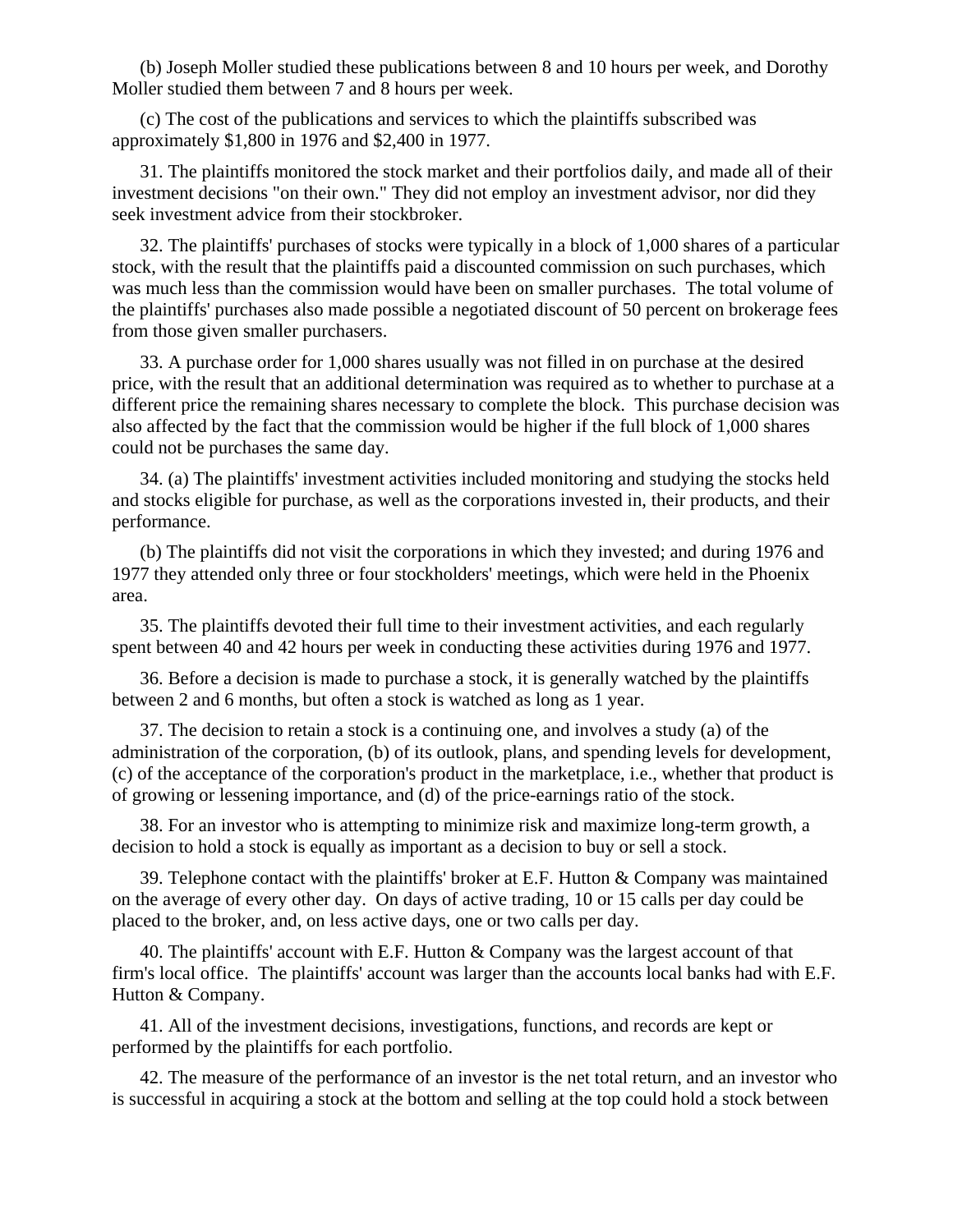6 and 7 years. An investor ordinarily does not seek short-term gain, but holds for appreciation and does not sell a stock unless his position is substantially improved.

43. Even though a stock has grown considerably, its continuing positive performance might dictate its being held for several years. This could result from the fact that the investor is satisfied with the performance of the stock, or that the stock had been inherited with a low tax base and the risk involved in not selling it would be minimal compared with the tax penalty, or that the investor is not concerned with short-term fluctuations but buys and holds securities primarily for their investment value.

44. The plaintiffs' activities in studying the market and managing their various portfolios were similar to the activities provided by a professional investment advisor to his clients.

45. In connection with their investment activities, the plaintiffs maintained the following books, records, notes, and research aids:

(a) A watch list which lists all stocks on the New York Stock Exchange which are candidates for purchase and study. This list is updated at least once or twice per week as to the stocks desired for purchase.

(b) A book of product research notes which contains information regarding the product of an industry under study, the stock of which is a candidate for purchase. These notes contain definitions, product uses, manner of use, and supply and sales market data for the product.

(c) A stock note data book, which is an alphabetical list of stocks held, and includes the earning percentage of each company's product in its market, and the company's profit percentage in that market, as well as other information which would affect the value of the stock.

(d) Stock purchase worksheets, which are projections of stocks based on study and the daily quotations. These sheets contain projections examining options of purchasing one stock as opposed to another, the likely stocks to be sold if cash is needed, and the relative desirability of various stocks. Stocks to be purchased are drawn from this list.

(e) Market information on current portfolios, which lists all securities held, as well as some which are being watched, including some which have been held in the past and now are candidates for repurchase. The weekly price as of the close of the market on Friday night is entered, as well as the type of stock, its rating, symbol, and range of prices, and an indication of the last purchase.

(f) A portfolio information book, which contains stocks promoted from the watch list. These stocks are more actively and closely followed, and are highly eligible for purchase, and, depending on the circumstances, will probably be purchased.

(g) A stock record book for each portfolio, listing all stocks currently held, in which entries were made whenever a stock was purchased.

(h) A current stock purchase book, containing a sheet for each stock, prepared on the date of purchase, recording the number of shares purchased, the date of purchase, and the cost. A master sheet is made up of these purchases to indicate the stock-of-record dates, which determined whether dividends would be paid on the current purchases. The sheet made up for each stock is placed in the stock record book only when the stock certificate is received. On receipt of the stock certificate, the certificate number and date are recorded on the stock purchase sheet and inserted in the stock record book.

(i) Current capital gains records, which maintain a detailed record of gains and losses.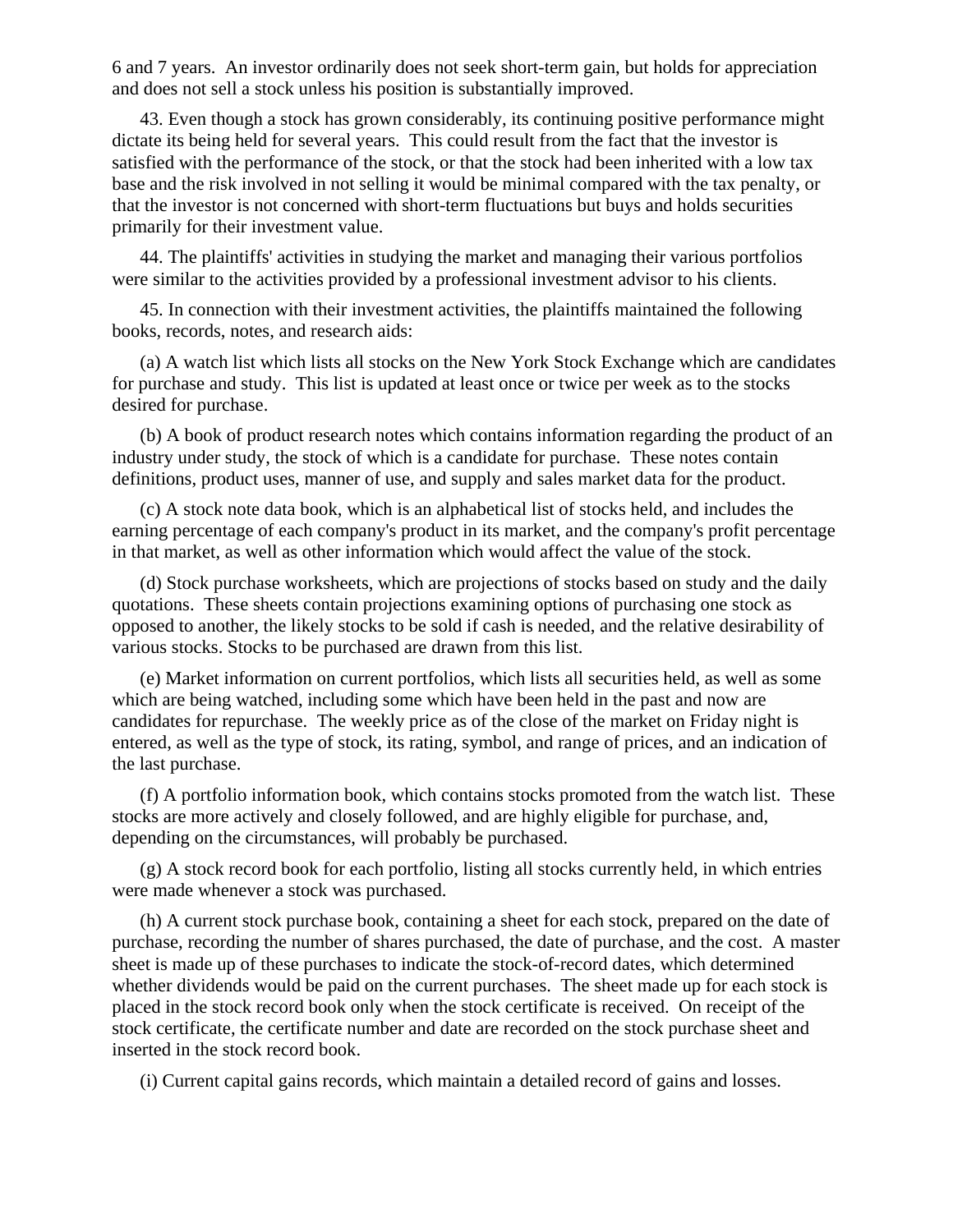(j) Dividend record books, indicating the number of shares held in each stock, the dividend for each, and the total dividend, as well as the information from Forms 1099 at the end of each year to check those totals against the dividend record books' totals.

(k) A sheet to record Treasury Bills, and the amount and date at which they come due.

(1) A Treasury Bill transaction summary, indicating purchases, sales, and dates of sale and purchase, as well as amounts.

46. In 1976, the plaintiffs' investment expense, including the expense of their offices, was \$22,659.91. In 1977, it was \$29,561.69.

47. (a) The expenses of the residential office space were \$7,439.65 in 1976, of which \$5,832.88 related to the Scottsdale residence and \$1,606.77 related to the Santa Barbara residence. In 1977, the total was \$7,247.21, with \$5,350.55 relating to Scottsdale and \$1,896.66 relating to Santa Barbara.

(b) The plaintiffs reported their investment expenses as itemized expenses deductible under *section 212 of the Internal Revenue Code*. The only expenses in issue are those relating to residential offices, as the others were allowed as claimed.

48. The plaintiffs decided not to rent an office for their investment activities because of the cost of an outside office, and their need to have a convenient location to work at night.

49. During the period in question, virtually all of the plaintiffs' investment activities (except during the summertime) were conducted in their home office at Scottsdale.

50. All of the books, records, documents, publications, and services described in previous findings are stored in the plaintiffs' home office at Scottsdale.

51. The home office in Scottsdale consists of two rooms, and contains a desk for Joseph Moller, a desk for Dorothy Moller, and a desk for their secretary, who has been employed by the plaintiffs since May 1976 and who works as a secretary/bookkeeper approximately 22 hours per week. In 1980, the plaintiffs purchased an Apple Computer with a special New York Stock Exchange program which allows them to follow the price of their stocks on an instantaneous basis.

52. Virginia Fronabarger, the plaintiffs' secretary-bookkeeper, spends 99 percent of her time on the plaintiffs' investment activities. Any personal work she does for the plaintiffs takes no more than 1 percent of her time.

53. Contained in the plaintiffs' Scottsdale office are calculating and reproduction machines, filing cabinets, a typewriter, a check writer, a postage meter, and a two-drawer file cabinet for current files, as well as a cable television terminal which conveys stock prices.

54. The plaintiffs keep regular office hours each working day, and use the office exclusively for investment activities. The plaintiffs do not entertain there, and guests do not visit there; other parts of the house are used for such activities.

55. The plaintiffs maintain a similarly equipped office in a home that they own in Santa Barbara, California, and occupy in the summertime. Although the plaintiffs' permanent files remain in Scottsdale, whenever they visit Santa Barbara, they perform the same investing activities on an exclusive and regular basis in their Santa Barbara office.

56. The IRS twice conceded that the plaintiffs' home offices were necessary for their investment activities.